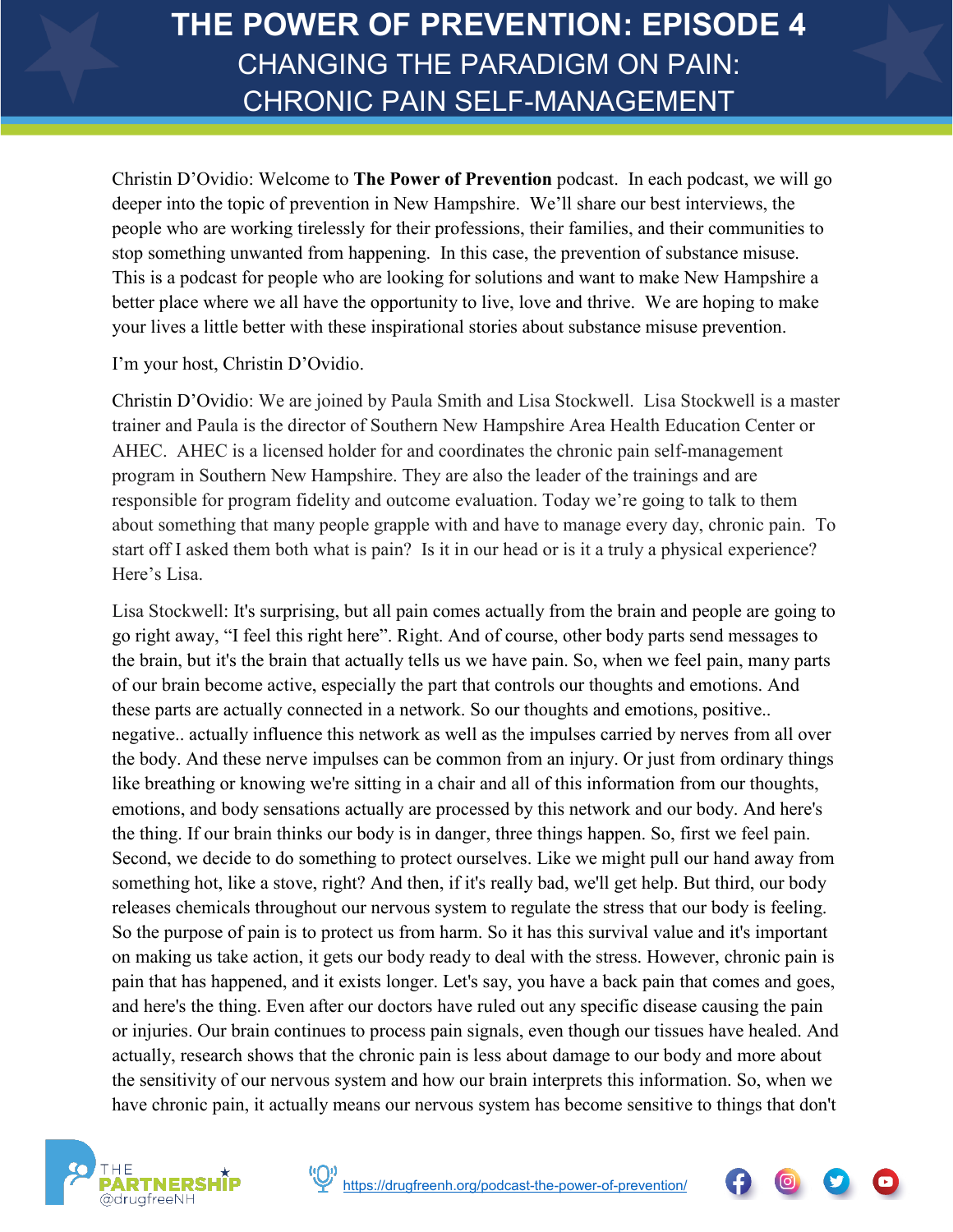normally cause pain. And, our over-sensitive nervous system that makes our brain protect our body, sends these signals and our brain goes, "Oh. We must protect!", but this isn't helpful because our tissues have already healed. And our brain is misinterpreting these nerve signals. What's really cool is over time, our nervous system can change and become less sensitive. And, the important thing to know is that we actually control a lot of the information that we're sending to our brain, right? - Maybe our thoughts, our stress levels, our feelings and our behavior. And, with chronic pain, we actually have to step back a little bit and look at the bigger picture because so many things affect our nervous system and our brain. And here's the thing. It's good news because it means there's lots of things we can do to manage it. And that's what this workshop's all about. Knowledge is more than sometimes what we think it is and there are things we can do about it.

Christin D'Ovidio: They went on to say that if someone is dealing with stress, anxiety or depression this is a part of what they call a "symptom cycle" where one symptom feeds into another.

Lisa Stockwell: Yeah. It's part of that symptom cycle. We talk a lot about in this program that one symptom feeds into another. So the anxiety might cause you not to sleep, which can cause you depression. When we become aware of this, we can decide, I'm going to do something about that. I'm going to break it right here. Maybe I'm just going to take a moment to distract myself. I'm gonna' listen to the birds outside. I know that sounds simple, but that actually is a very specific act to shift the cycle. And it actually can lessen things when you start to realize, oh, I can stop this right here right now. And then move on to the next.

Christin D'Ovidio: Despite medication, physical therapy, and even surgery, millions of people in this country suffer from chronic pain and the treatment is often ineffective. So what are the ways AHEC focuses on alternatives to the typical treatments for managing it? Here's Paula.

Paula Smith: We, as the Southern New Hampshire AHEC are really focused on workforce development and improving the quality of lives for people in New Hampshire. And so we didn't really start out with chronic pain. We actually started out with chronic disease self-management way back in 2009. And so we started collaborating with partners from the New Hampshire Diabetes Education Program and the New Hampshire Asthma Control Program to offer evidence-based training to leaders, to offer self-management training, to anybody with a chronic disease of any type. So that could include chronic pain, but it also included diabetes, asthma, and arthritis. People who wanted to stop smoking, people who were, overweight and also, for caregivers. And so that's really how we started. Kate Lorig, who's a researcher from Stanford, and her team did a lot of the research into the effectiveness of the program. And so we have offered what we call CDSMP or: Chronic Disease Self-Management, otherwise known as



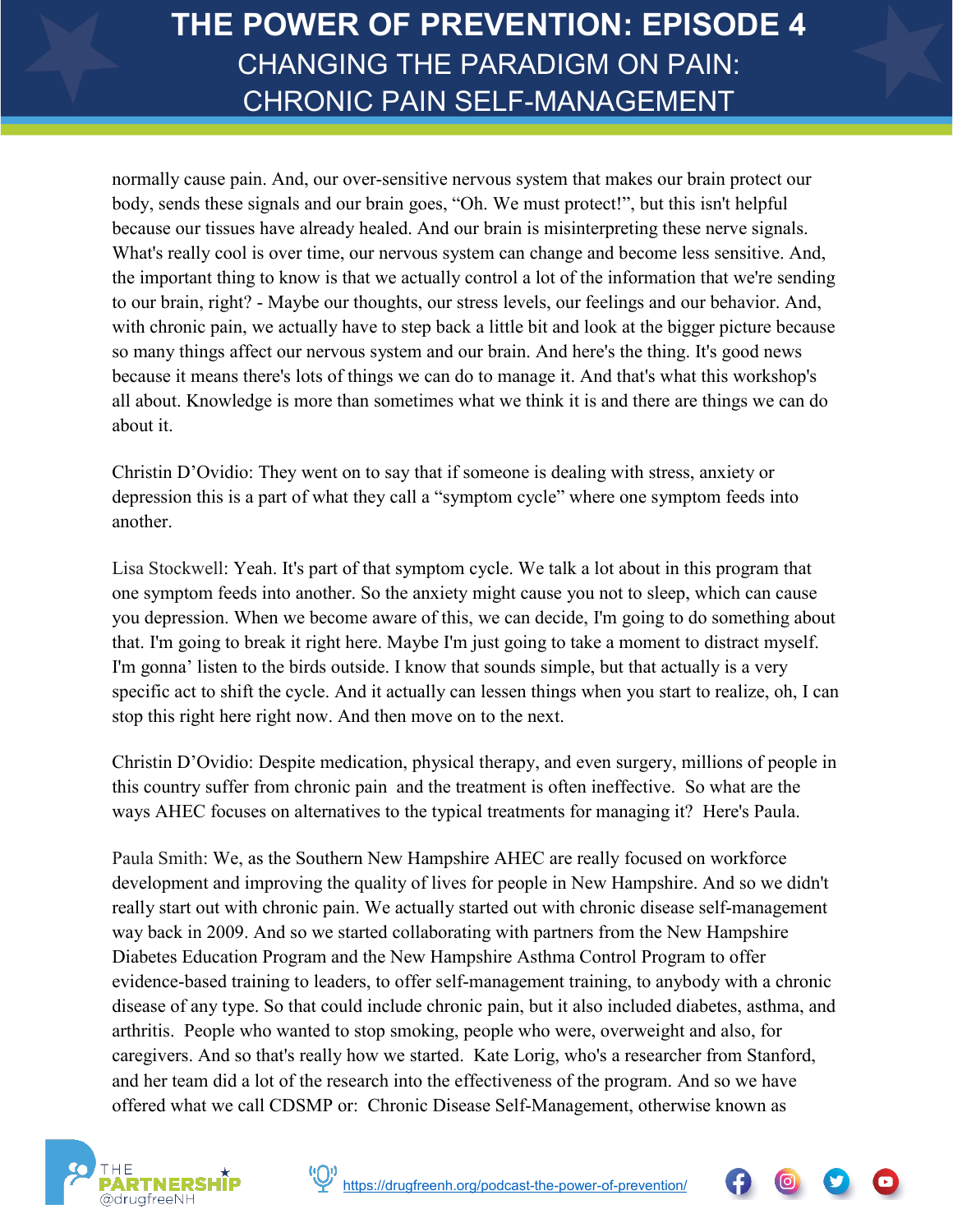"Better Choices, Better Health - New Hampshire" for more than 10 years. And so it took us a while to get into the chronic pain scenario. What happened was we had some people with chronic pain who were attending some of our workshops and they just didn't feel comfortable sharing about their struggles with chronic pain when other people were, you know, talking about their challenges with, let's say diabetes and hypertension. And so I actually had a student, in 2018, she was a double major in nursing and public health, and she did a needs assessment about adding the evidence-based chronic pain self-management program to our license. And we're licensed by the self-management resource center, which is like an offshoot of Stanford University, where the research was originally done. And so, the student did a needs assessment process. And she interviewed representatives from a variety of organizations, such as primary and specialty care hospital systems, pain clinics. And what she found out was that very few people interviewed knew about the chronic pain, evidence-based, self-management program, but they all talked about seeking more alternatives for their patients as they try to move away from opioids. And so that was really that needs assessment prompted us to get additional licensing to offer the chronic pain program. And so we offered our first leader training program in fall of 2019. We're very excited to train these leaders. Lisa was one of the master trainers. And then we had workshops set up in early 2020. That also was very exciting until they were canceled because COVID hit and, and all of the evidence-base was that it was a face-to-face training. So we have been working with SMRC, the Self-Management Resource Center, those are the folks we have our license from, to allow us to be able to move away from the face-to-face trainings and do them remotely. So there's all kinds of pilot programs going on over the summer of 2020. And so now we're kind of back in the saddle, training new leaders in chronic pain and trying to build more capacity to do workshops across the state. Really, driven by the opioid epidemic here.

Christin D'Ovidio: This program is helping us get ahead of the needs of New Hampshire residents in terms of preventing the inappropriate use of prescription pain medications and accidental overdose. Lisa says we have a network of partners across the state to thank for this.

Lisa Stockwell: We are really working with partners across the state. Offer the workshops remotely. And so even though they're not face-to-face, UNH cooperative extension is one of our partners. We have the north country health consortium and Northern New Hampshire AHEC are doing programs, and really trying to build capacity to offer programs more than we have been.

Paula Smith: The program is funded by the New Hampshire Bureau of Elderly and Adult Services. We're also supported by in kind contributions from hospital systems and other healthcare organizations. And then we also have freelance leaders who are not affiliated with a specific organization and they offer workshops as well. For example, there are some folks at hospitals who are offering programs. And then I mentioned, UNH Cooperative Extension is one of their partners. And actually, they have their own opioid prevention grant that helps to support



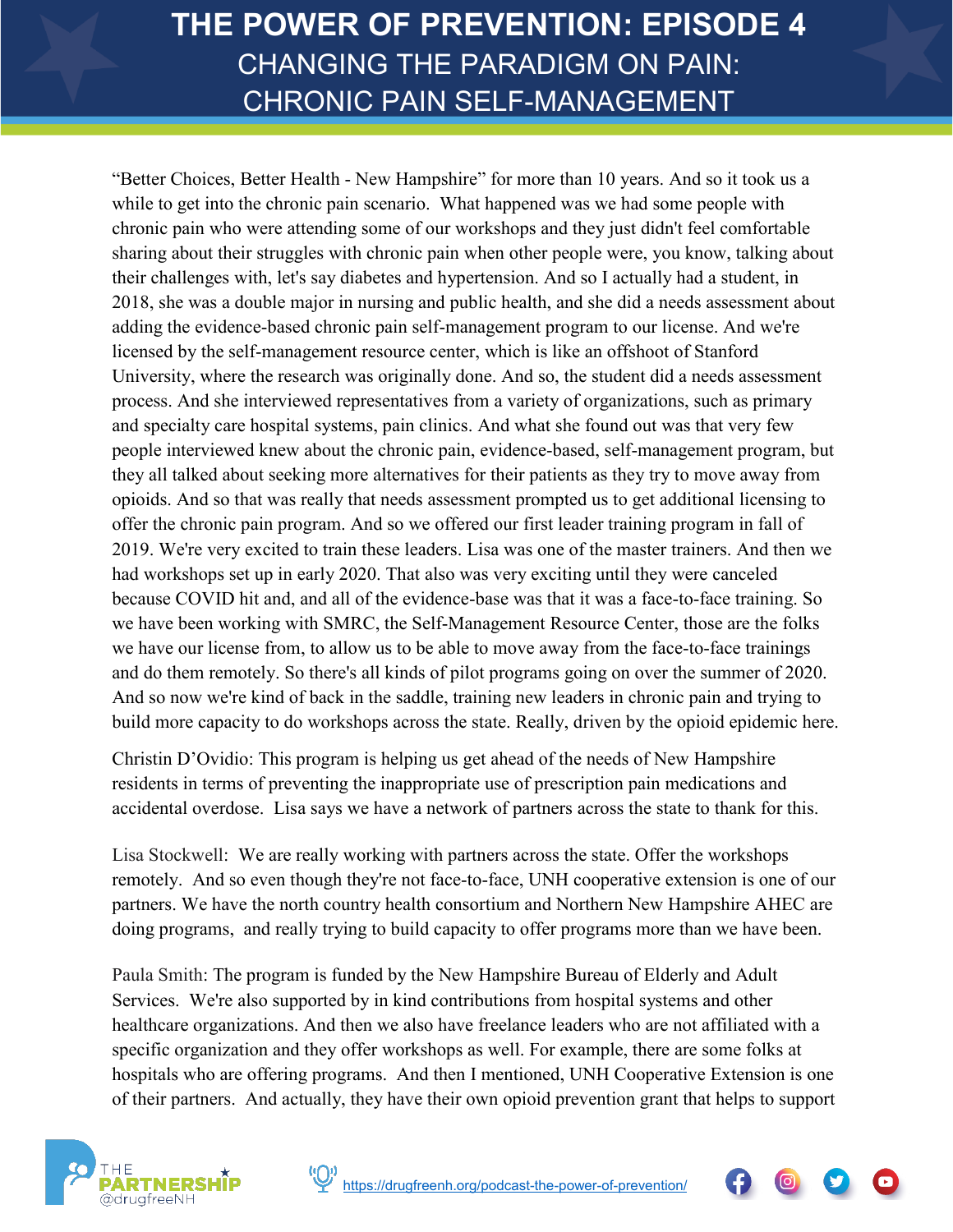expansion of the chronic pain program. And so we're always looking for opportunities to bring in financial sustainability of the program. And we do have an outreach plan that guides us. Our goal is to connect with some of the Managed Care Organizations in the state and see if we can build in funding for the program, through that resource. But the workshops themselves are typically free for participants.

Christin D'Ovidio: That is so amazing. To learn more about the programs that are available Lisa and Paula encourage people to head to their website [snhahec.org.](https://www.snhahec.org/) You can also check out their Facebook page- ["Better Choices, Better Health -](https://www.facebook.com/Better-Choices-Better-Health-NH-103840278185162) NH" They also partner with the New [Hampshire Healthy Lives Program.](https://nhhealthylives.org/) Here's Lisa, the master trainer, and leader of the program to weigh in on what is entailed in the workshops.

Lisa Stockwell: So we talk about how we manage our chronic pain every day. I'm at home at work and we're not in a provider's office. So how we live our life every day, the choices we make, can affect our pain, other symptoms, our overall health, and we can choose our quality of life in how we manage it. So if we choose to do less. Which means less movement, not eating well, maybe letting our stress take over, we can actually gradually lose the ability to do the things we want to do in our life, or we can choose to improve our physical and mental, spiritual, overall fitness in order to maintain or regain our enjoyment of life. So it is our choice. To be a passive manager or an active manager over our chronic pain. And that's what we talk about. We talk about how we can choose to take responsibility for managing our pain condition and how well we can choose to take responsibility, to do certain tasks. Like there's certain things you can do to feel more in control, and to feel like you actually can affect how this affects your life such as taking care of your pain condition health, which, as a lot of us know, means being physically active, changing the way we eat and all this. But even though we all *know* it, we have to practice it. Right. So we do go over this and we also talk about practicing relaxation to quiet our nervous system. We're talking about being informed about our health status, actually being a partner with our health provider. So we need to be part of the planning of our treatment program. We also have to choose when we have chronic pain, to do our normal activities every day. Right. So chores, employment, meetings with friends. So doing the things in life that we like that's important to us. And that can mean that we might have to plan ahead when you have a chronic condition or chronic illness. Maybe prepare meals ahead of time and put them in the freezer. So if you're having a bad day, that's taken care of and you don't have to worry about it and that's self-management. It also means being aware of how our emotional state is. Because when we're in pain, we can feel all kinds of things: frustration, change in our expectations of the future, maybe even our personal goals. Sometimes we can even feel depressed. These emotional changes also impact our relationships at work at home with family. And so an important thing to remember is that these emotional ups and downs are actually a natural part of life. And through





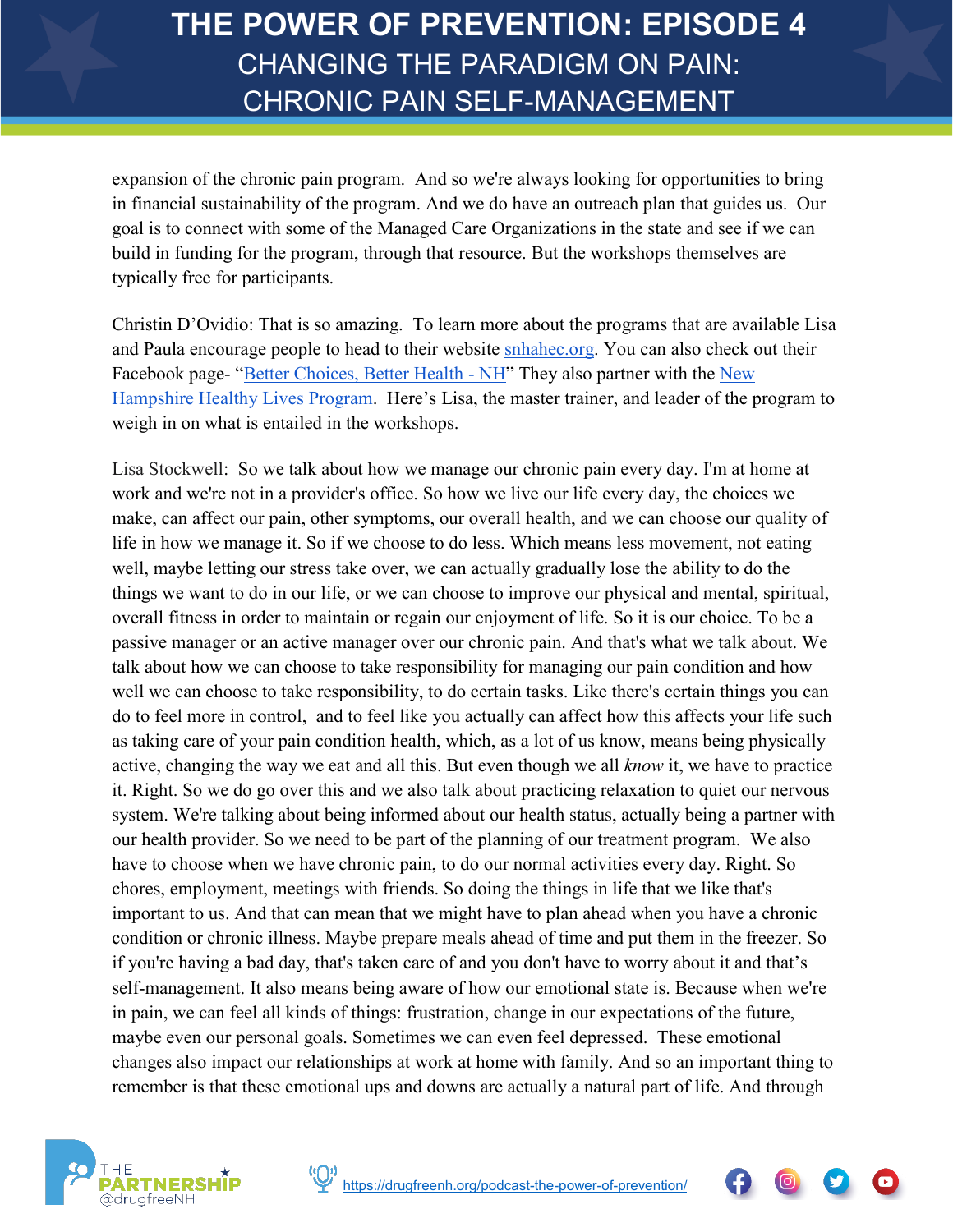this program, we talk about ways to manage our emotions so we can feel better and actually community. So, the chronic pain self-management program is actually designed to give us some of the self-management tools needed to take on these tasks and to help us become more active self-managers. So that's what self-management is, and this can greatly improve our lives. And in this program, we actually learn about tools that can help us improve our quality of life. And we talk about physical activity and actually problem solving. We talk about pacing and planning. We talk about using our mind. We talk about decision making and maybe how to get a good night's sleep. Or we talk about action planning and understanding our emotions and medications. We also learn what pain is, and what to do about it.

Christin D'Ovidio: Again, something that people aren't aware of, is the "symptoms-cycle" and how it can make chronic pain even worse, Lisa goes on to talk about cycle cessation and management tools…

Lisa Stockwell: There actually are other symptoms that can lead or increase our pain, such as fatigue, ineffective breathing, restricting our movement, maybe some anxiety, lack of sleep, and chronic pain can cause these symptoms. But, each of these symptoms can by themselves, contribute to the other symptoms as well. So when you think about it, it's this cycle. So for example, chronic pain can cause you to unintentionally hold parts of your body in tension. And when you do this, this actually restricts your movement and muscles and joints. And this actually can lead to ineffective breathing so that your body doesn't receive the oxygen it needs to function, so it's understanding that all of these symptoms can lead to one another and they actually can feed on each other. And, what we want to do is learn ways to break this pain symptoms cycle. And that's what we do in this program. We actually teach folks about different self-management tools they can use to break the cycle. So some of these self-management tools that we cover, are to learn about the mind and the body connection and how our mind has relation to body and how our emotions, feelings, and thoughts can influence how pain affects us. And in this workshop, we explore ways to manage our pain, such as using: distraction, positive thinking, and actually practicing two relaxation activities called "a body scan" and "guided imagery". We also learn about difficult emotions, what causes them and participants in the group brainstorm ways on how to deal with them. We talk about depression and how to know what we're feeling depressed. And participants brainstorm ways to work through negative emotions. And this is where positive thinking comes in and how changing our thoughts and attitudes actually can impact and influence our condition. We do talk about being physically active and we learn about moderation, intensity levels, flexibility, and we practice a program called the "moving easy program", which is a gentle, flexibility program that actually uses simple, easy flowing movements that most participants can do. And we emphasize that a little exercise is



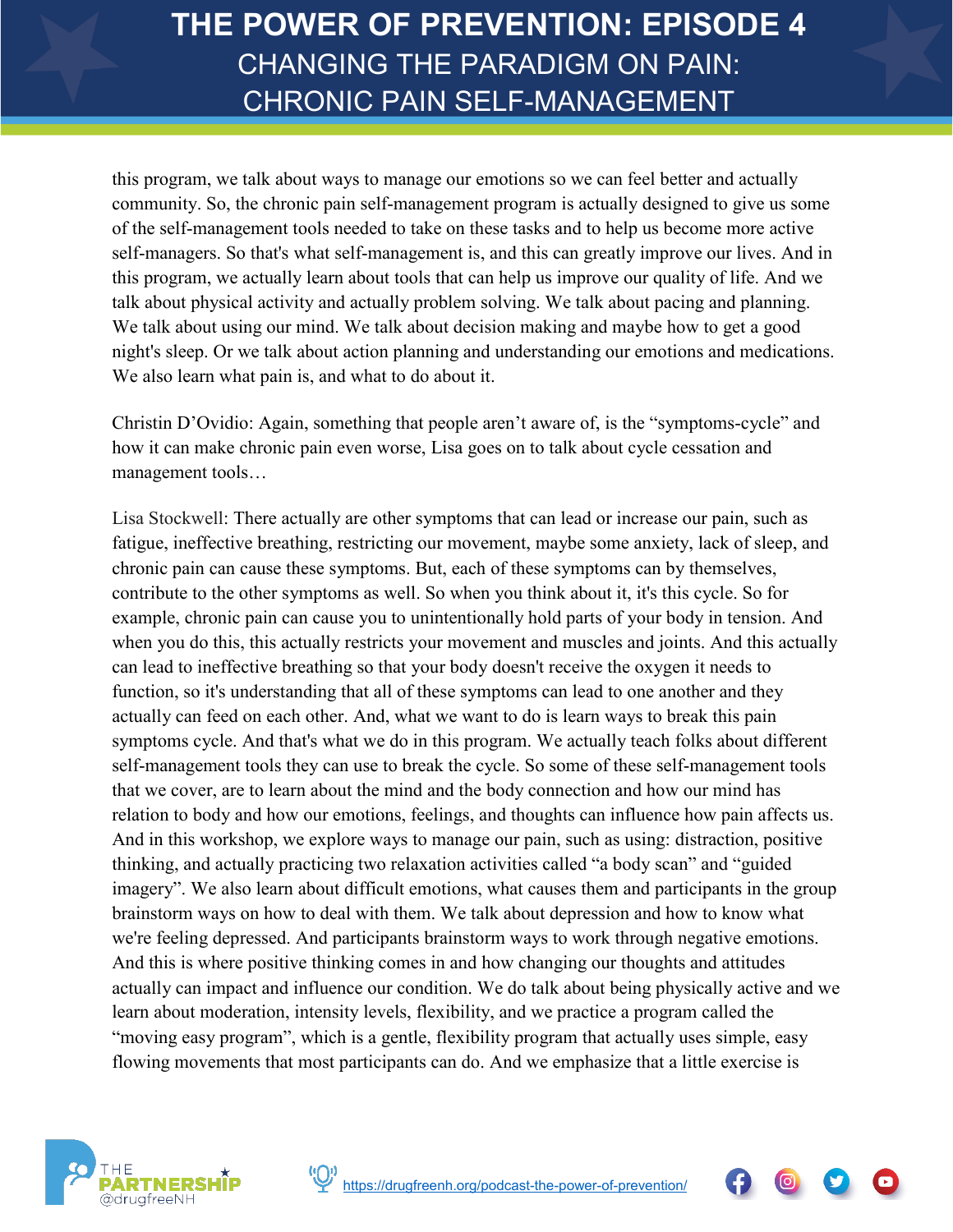better than none. We talk about fatigue management and how fatigue and extreme tiredness can be mental, physical, or both; and they feed into that symptom cycle I just talked about.

Christin D'Ovidio: In addition to participants brainstorming solutions to break the symptom cycle, they also talk about creating new habits and routines.

Lisa Stockwell: We actually talk about healthy eating guidelines. They learn differences between serving sizes and we actually review some foods that might impact chronic pain. Specifically, we do talk about medications for chronic pain and their purpose such as keeping our pain in check, improve everyday functioning or improve other symptoms. And we also talk about some of the problems, the negative side effects with pain, medications, and special concerns around physical dependence tolerance and the risk of addiction and how to minimize this risk, and to help them make the best decisions for themselves. And many times, participants assist others in coming up with really good ideas to address these challenges and that's something else that we do every week. What's important is that sometimes it can be overwhelming to think about all the changes we want to make or the activities we wanted to accomplish to manage our chronic pain. Sometimes they seem too big to work on all at once, which makes it hard to get started. So to help with this, we have one of the most important self-management tools in our toolbox called "action planning", and action plans allow us to achieve what we want to, or decide to do, by breaking down the activity in just smaller, more doable steps. What is important is that participants walk away feeling successful on what they can accomplish. And what's really cool is at the end of this workshop, participants feel more confident, more in control of their choices and quality of life.

Christin D'Ovidio: Each workshop is six sessions and they go for an hour and a half, and though normally it's in person, their online sessions are just as engaging.

Lisa Stockwell: We do encourage folks to go to all six sessions because in each session we might focus on those tools, and do actually focus on those tools. We might do, you know, the "moving easy program". A couple of times we might talk about difficult emotions. We might have a segment just on communicating with family and friends, how to communicate with your healthcare provider, and how to talk about pain with all of them.

Christin D'Ovidio: What an incredible program, I wanted to know how it fits into the State's Opioid Response. Paula talks about how they integrate their work with clinical health providers but that their program doesn't take the place of the providers and instead works along side of them.



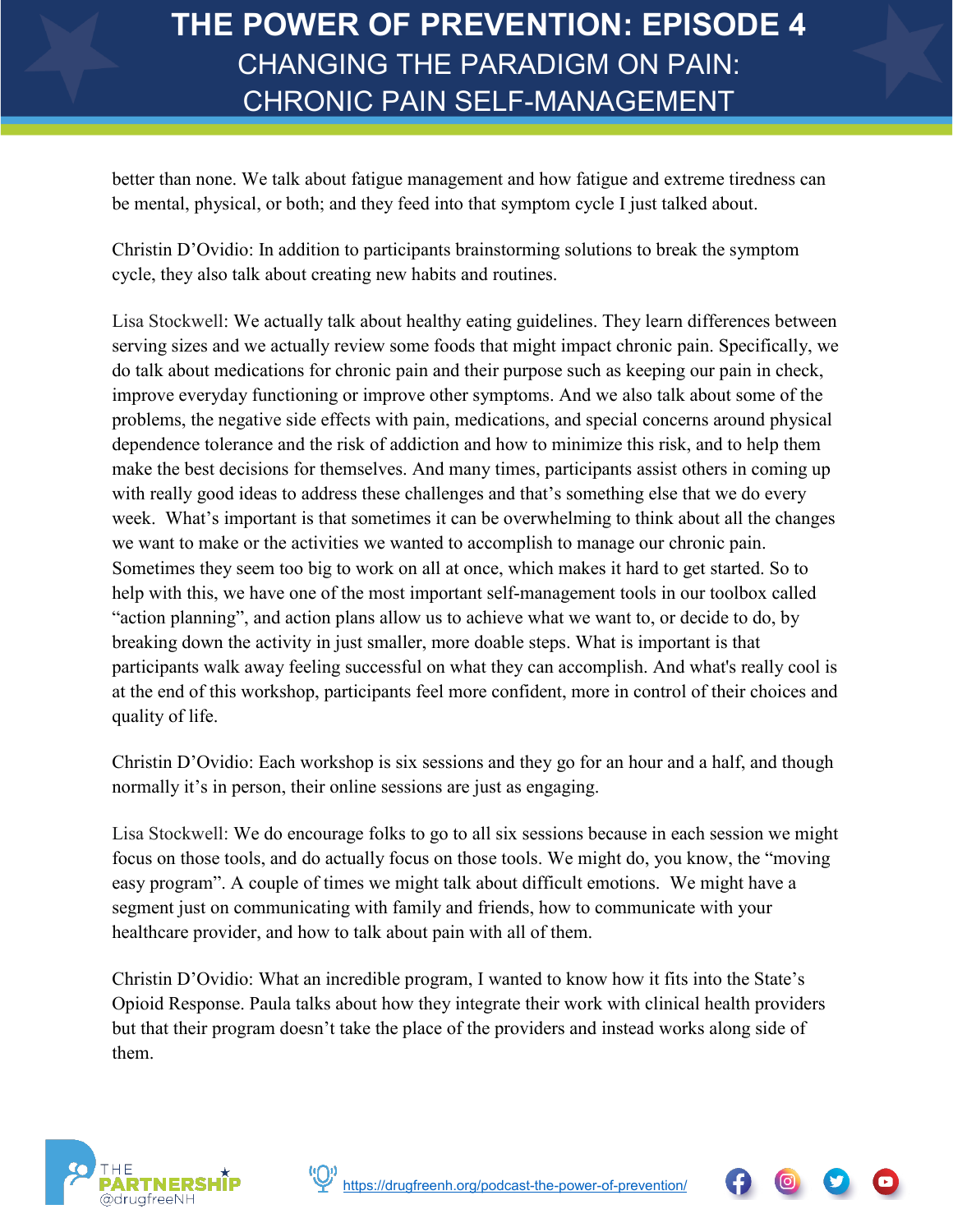Paula Smith: When we think about the chronic pain self-management program as a resource, it's not taking the place of meeting with your healthcare provider. What it is, is a resource for them so that they can refer people to the program and it might save the provider a little bit of time in the office so that they can focus on some other things instead of providing that kind of education. And so, you know, by referring patients to the self-management program, providers can really tell, since we'll get the education that they need using that evidence-based program. And it's very compatible with the other modes of treatment and reinforces things like Lisa was saying about breathing meditation, exercise, and managing medications. Research shows that building relationships is really important to mental health and building resiliency. And so this is another tool that the clinical staff have in their toolbox, to help patients manage their own health. So it doesn't matter what physician's office, you know, medical practice that you're involved with, you can go really to any workshop, other hospital system or organization, you know, really work with their own patients that are affiliated with their groups. And so, people have a lot of variety across the state of how they could get access to the program.

Christin D'Ovidio: In New Hampshire there is an aging population and not only are people living longer with chronic disease but also with chronic pain, and our guests want to reinforce that managing chronic diseases and chronic pain enhances quality of life, and the research speaks for itself.

Paula Smith: We collect data from participants and we call them back six months after the workshop is over. And we asked them a variety of questions about their physical and daily activities, their general health and how they feel about managing their own care. And so I'll just share a few examples. Like walking, for example, the most recent data shows that 9% of participants were walking more than three hours a week before the workshops. And then after the workshops, it went up to 26% of the people walking more than three hours a week. Now that doesn't mean they're walking three hours at a time. It could mean that they're walking 10 minutes here, 10 minutes there. And it adds up. The data also talks about how people are more able to enjoy their daily activities. So before the workshop, 37% of the people expressed that their daily activities were not at all affected by their chronic illness; after the training, 56% of people report that their normal social activities were not at all affected. And so that's a really great increase, that people are being able to enjoy their quality of life. And then the last example I'll share with you is that people are able to maintain the lifestyle changes for their health condition. So before the workshop 16% of the people strongly agreed that they could maintain their lifestyle changes, and after the training, it went up to 36%. And so the New Hampshire data is statistically significant and is reinforcing the research that has gone on in the past, that it's really making a difference in improving healthcare outcomes.





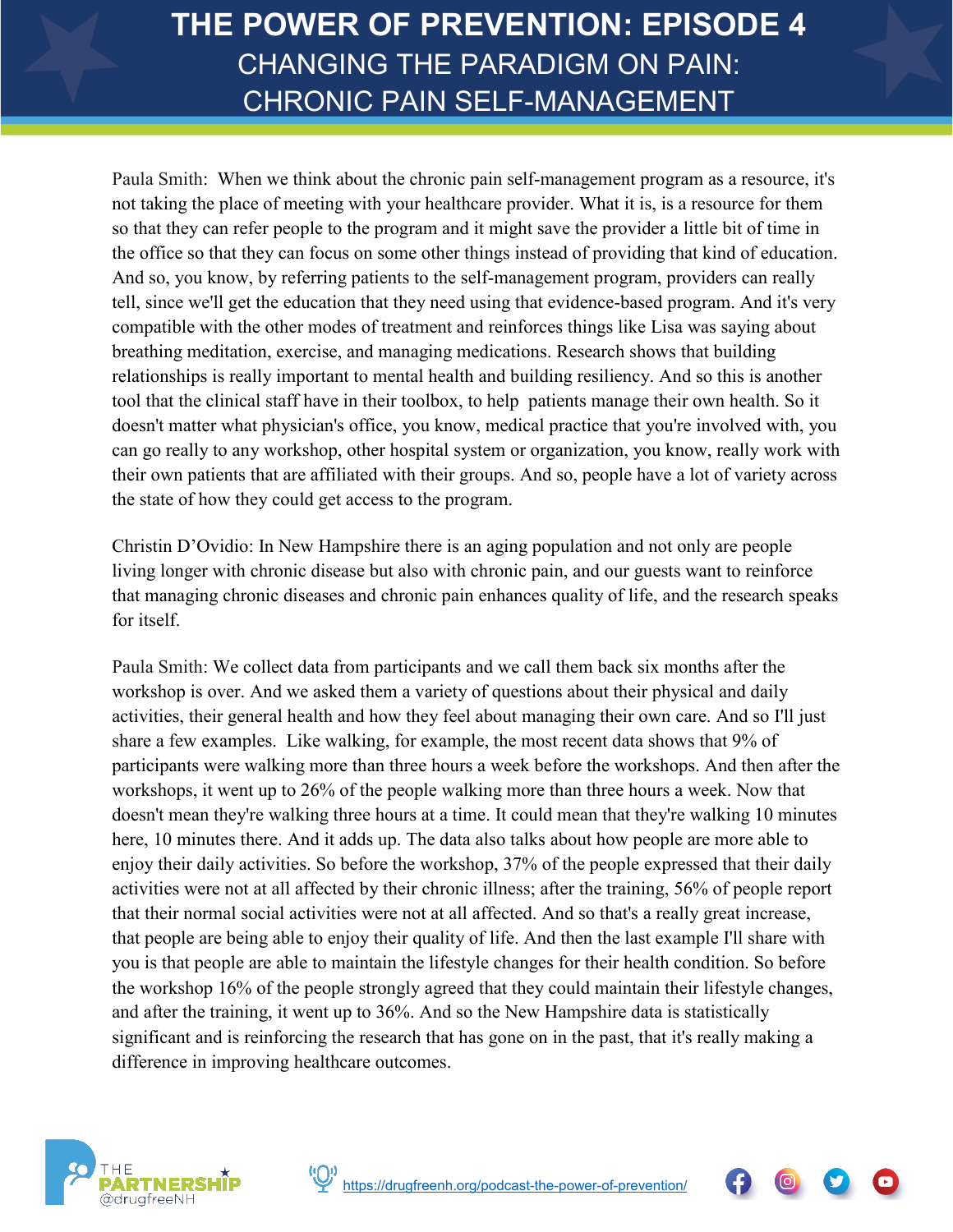Christin D'Ovidio: This is such great news! So how can we all handle pain for ourselves or help our loved ones? Turns out they believe in the sentiment of our podcast's namesake, "The Power of Prevention".

Paula Smith: It's never too late for prevention. The program helps people make lifestyle changes, you know, that support their health even before they need it. Or the program is there to help people experiencing chronic pain and helps them minimize the negative effects and promote healthy activities. The group support has been shown to be valuable in helping people make lifestyle changes. You are not alone and there are other people out there that can really help you, help yourself.

Lisa Stockwell: I think taking the first step and finding out what resources are available, being proactive and, you know, that's hard. Ask if there's these programs available, and what other resources are available to assist you when you need to, to live your life to get better control. You want to improve your quality of life. It's also taking a moment to learn more about your pain, and what other things you can do. So you feel more in control, and the choices you make and how that impacts it. That's I think the hardest part sometimes for folks is to decide to say, "I'm going to do this", and, uh, we hope so.

Christin D'Ovidio: So do we. So while we're on the topic of prevention, it's a perfect time to ask our closing question. How do you define prevention?

Paula Smith: The definition for me of prevention is kind-of multifactorial, right? It's, it's preventing things before they start, but then it's also preventing things from getting worse. I believe that there are steps that we can take to improve our quality of life. For me, that's what it's really all about. And so, telling people that like, these small, action steps can make a difference in your life.

Lisa Stockwell: So wherever you're at right now, it's a choice to take responsibility to say, okay, this stops right now. I might not be able to cure this, but I can manage it so I can live a better quality of life. And that means maybe it's talking to people that might have more answers to offer me more options. Maybe it's talking to your healthcare provider, or maybe you already know, and you just haven't made that first step. Choose the step that, you know, will have a positive outcome, for yourself and of course, whatever you do for yourself that will create a more positive, quality of life. It is going to impact others in your life, your work, your friends, your family, your overall whole health. It's more than physical and mental, it is spiritual. It's emotional, all that stuff that actually you have control of. So, whatever baby step you can take, that's a step and that's to be celebrated.